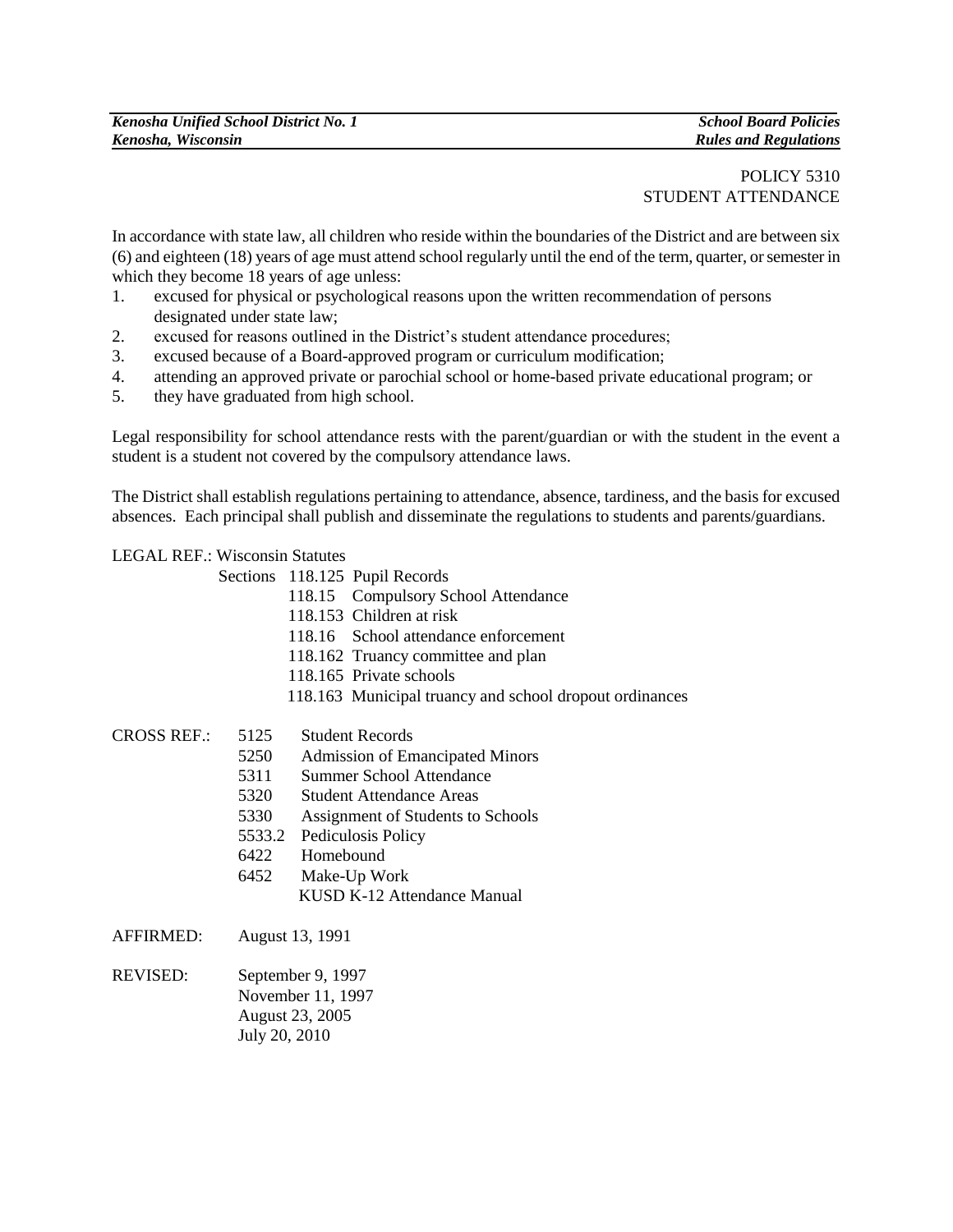# RULE 5310 STUDENT ATTENDANCE

The Executive Director of Educational Accountability is designated as the District attendance officer. The building principal/designee is designated as the school attendance officer.

- A. Absence Reporting
	- 1. An excuse from a parent/guardian is required for any student absence from school. For extended or excessive absence because of illness, a statement from a physician, dentist, or other qualified professional may be required.
	- 2. It is the responsibility of the parent/guardian to notify the school during the morning of the day that the student is absent.
	- 3. Students of legal age shall be responsible for providing absence excuses and school notification of such absences themselves.
	- 4. Unusual or frequent absence by a student shall be reported to the principal and/or school attendance officer, and/or the Executive Director of School Leadership.
	- 5. A record of attendance for each student will be kept and will be noted on the permanent record in accordance with established District procedures. Each teacher will keep an accurate daily record of each student"s attendance including tardiness, and shall submit a report as directed by the principal. A student sign in log will be maintained by the office staff for those students arriving to school tardy.
- B. Types of Absences
	- 1. Excused absences: A student"s absence may be excused by the principal/designee for acceptable reasons such as**:**
		- Personal illness
		- Illness in the immediate family
		- Death of a family member or relative
		- Other reasons of legitimate health or educational benefit to the student
		- Religious Holiday
		- The principal/school attendance officer is designated by the Board to deal with matters relating to school attendance. The principal/school attendance officer has the authority to approve or deny any request to permit a student to be absent and/or leave the building during school hours.

A student will be considered excused if incarcerated temporarily. The parent/guardian or court services worker must notify the school of the reason for the absence and the exact dates of incarceration must be documented.

2. Prearranged Absences: Approval of a request for a prearranged absence may be given in situations such as family, group, or individual activities of significant benefit to the student to warrant absence from school.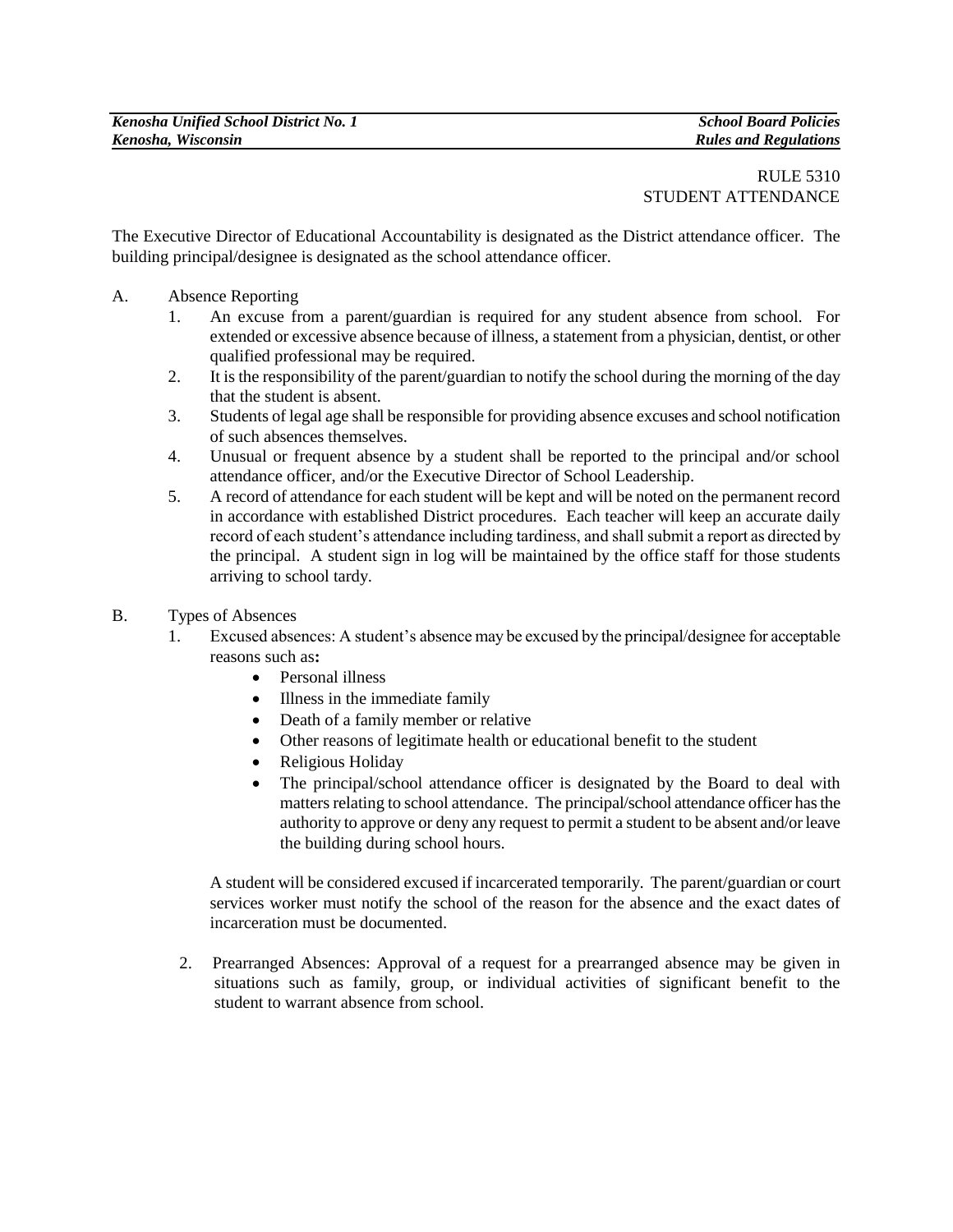Building principals may approve the prearranged absence of students upon written request from a parent/guardian. Requests for approval of a prearranged absence will be submitted on the form provided by the school office, and will be considered after the necessary details are provided, including reason for the request, evaluative notations by the teachers, signature of the parent/guardian, and other information which may be requested. In emergencies where written request for prearranged absence is not feasible, direct contact should be made with principal/designee if possible. In such cases, a written statement should be provided following the absence in order for it to be considered excused.

Students who receive approval for a prearranged absence will be permitted to complete all school work for full credit and may arrange to do so either prior to or subsequent to the absence. Failure to complete prearranged absence procedure may result in an unexcused absence.

Under state statute 118.15 (3) (c), any child excused in writing by his or her parent or guardian before the absence. The Board shall require a child excused under this paragraph to complete any course work missed during the absence. A child may not be excused for more than 10 days in a school year under this paragraph.

Adult students shall provide their own excuse.

- 3. Medical Absences: Any absence that has been excused by an authorized medical professional that provides specific date (s) and time period in which the student is excused from attending school. Wisconsin State Statute 118.15 (3) (a), states an authorized medical professional is a licensed physician, dentist, chiropractor, optometrist or psychologist or Christian Science practitioner living and residing in this state, who is listed in the Christian Science Journal.
	- Extended absence is any absence that is four or more consecutive days. For extended absences, due to illness, a statement from an authorized medical professional may be required by the principal.
	- Excessive excused absences are ten or more cumulative days of absence, consecutive or non-consecutive within the school year. Principals may require medical documentation for any excessive absence to be excused. If appropriate medical documentation is not provided, the absence will be unexcused. Unexcused absences will be considered truancy.
	- The time period for which any medical certification is valid may not exceed thirty (30) days.
- 4. Unexcused Absences: An unexcused absence means any absence in which either the parent/guardian has not excused the student from school, or the parent/guardian has attempted to excuse the student from school but the attempt excuse does not meet the accepted excused absence criteria. Unexcused absences are considered truant.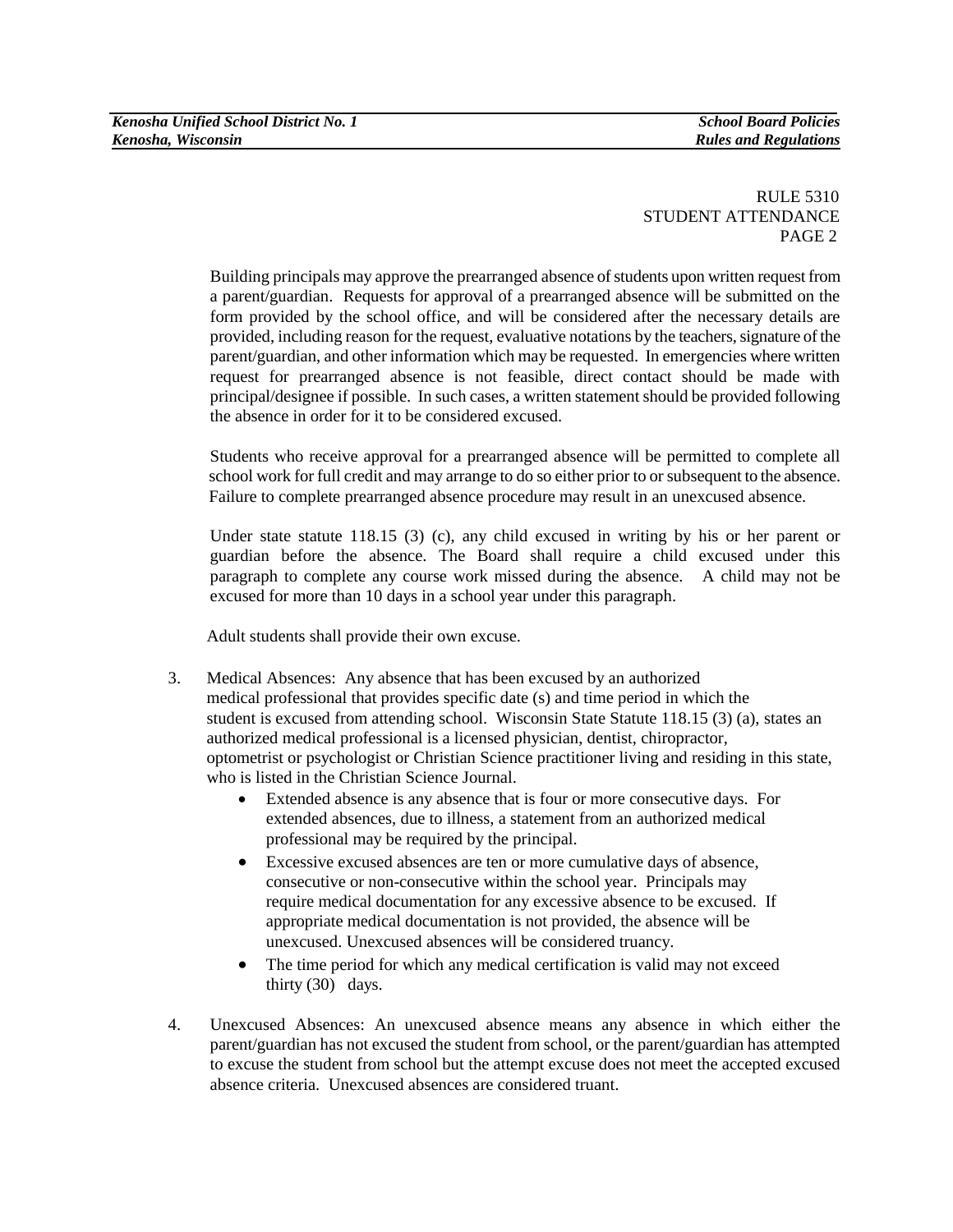5. Truancy: "Truancy" means any absence of part or all of one or more days from school during which the school attendance officer, principal, or teacher has not been notified of the legal cause of such absence by the parent or guardian of the absent pupil, and also means intermittent attendance carried on for the purpose of defeating the intent of the compulsory school attendance law.

If the parent/guardian or adult student does not notify the school during the morning on a day when his/her student is absent, it shall be assumed that the student is truant. Such truancy may be reclassified as an excused absence following investigation of the circumstances.

The school shall notify the parent or guardian of a child who has been truant of the child"s truancy and direct the parent or guardian to return the child to school no later than the next day on which school is in session or to provide an excuse. The notice under this paragraph shall be given before the end of the  $2<sup>nd</sup>$  school day after receiving a report of an unexcused absence. The notice may be made by personal contact, mail or telephone call of which a written record is kept, except that notice by personal contact or telephone call shall be attempted before notice by mail may be given.

The principal shall notify the Executive Director of School Leadership of names of students absent without cause. The Executive Director of School Leadership will determine the follow-up.

In those instances where the building principal/designee determines that court proceedings may be necessary because of violations of Wisconsin Statutes governing attendance, the Executive Director of School Leadership/designee will ascertain that during the school semester in which the truancy occurred appropriate District personnel have taken the appropriate actions for a court referral.

6. Habitual Truancy**:** Students who miss part or all of five (5) or more days within a semester, without an acceptable excuse will be considered habitually truant**.** School officials will initiate District truancy procedures for those students identified as habitually truant. School officials will meet with parents/guardians, develop an intervention plan, evaluate the educational learning status of the student and recommend appropriate interventions. Legal action including referral to Kenosha County Juvenile Court and/or City of Kenosha or Village of Pleasant Prairie Municipal Courts may be considered.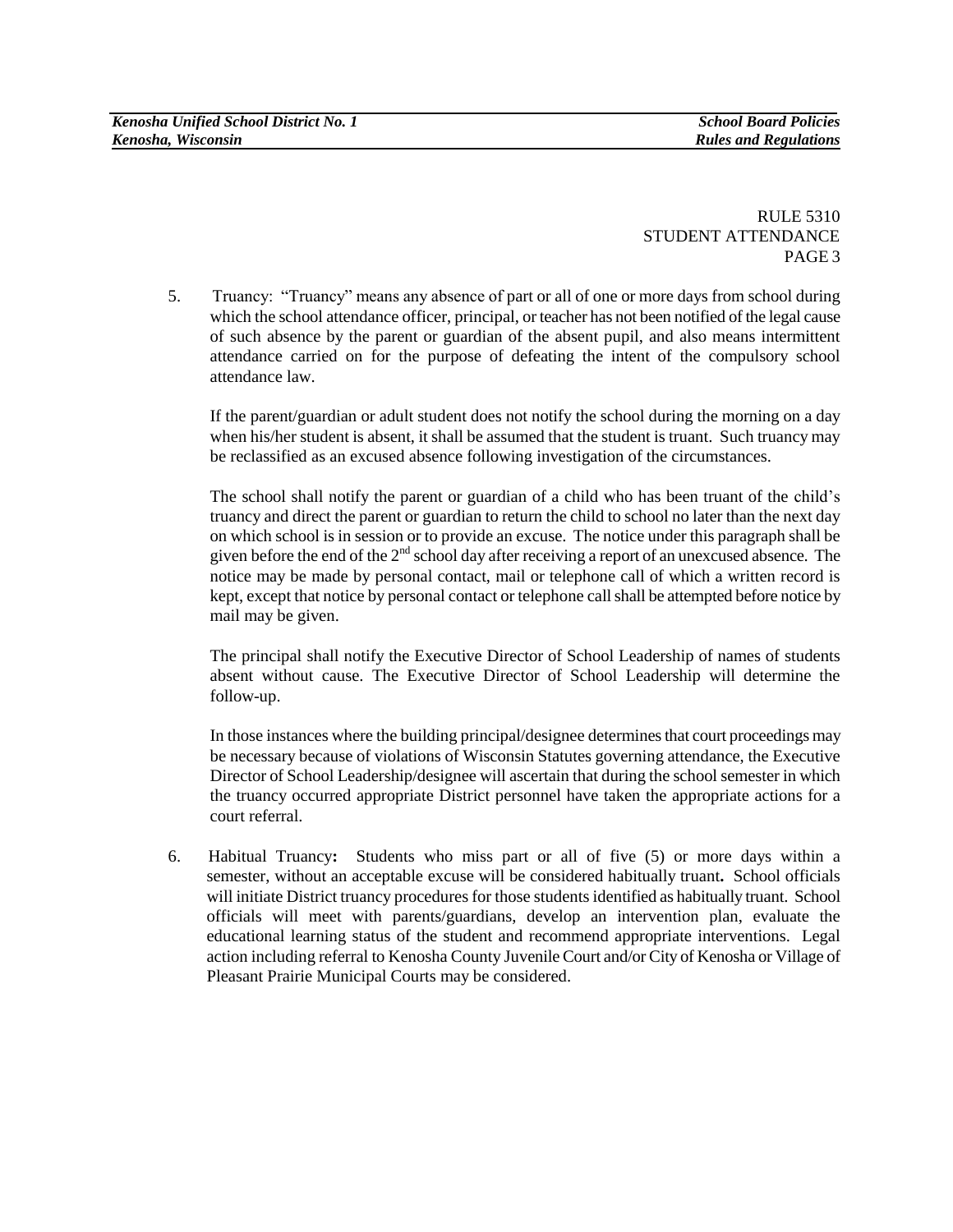The school attendance officer shall notify the parent or guardian of a child who is habitually truant, by registered or certified mail, when the child initially becomes habitually truant. The notice shall include the following:

- a. A statement of the parent"s or guardian"s responsibility, under s. 118.15 (1) (a) Wis. Stats., to cause the child to attend school regularly.
- b. A statement that the parent, guardian, or child may request program or curriculum modifications for the child under s. 118.15 (1) (d). Wis. Stats., and that the child may be eligible for enrollment in a program for children at risk under s. 118.153 (3), Wis. Stats.
- c. A request that the parent or guardian meet with appropriate school personnel to discuss the child"s truancy. The notice shall include the name of the school personnel with whom the parent or guardian should meet, a date, time, or place. The date for the meeting shall be within five (5) school days after the date that the notice is sent, except that with the consent of the child"s parent or guardian the date for the meeting may be extended for an additional five (5) school days.
- d. A statement of penalties, under s. 118.15 (5), Wis. Stats. that may be imposed on the parent or guardian if he or she fails to cause the child to attend school regularly as required by ss.  $118.15(1)(a)$  and  $(am)$ , Wis. Stats.
- 7. Tardiness
	- a. Tardy to School: The principal/designee will decide if the reason for being tardy is valid. If the reason is judged to be invalid, appropriate remedial action will be taken. After repeated offenses the student's parent/guardian will be notified by phone and/or in writing to alert them to the problem. Habitual chronic tardiness, as determined by school attendance officer/principal, may be handled according to the same procedure as habitual truancy.
	- b. Tardy to Class: The teacher will determine the validity of the reason for the delay to class. If the reason is judged to be invalid, the teacher will admit the student to class and take remedial action to prevent the tardiness in the future, i.e., conference with student, detention after school, phone call to parent/guardian, etc. Should these techniques fail to solve the problem, the student may be sent to the office with a written referral form, and the principal/designee will take appropriate remedial action.
- 8.Student Suspension: A suspended student shall not be denied the opportunity to take any quarterly, semester, or grading period examinations or to complete course work missed during the suspension period.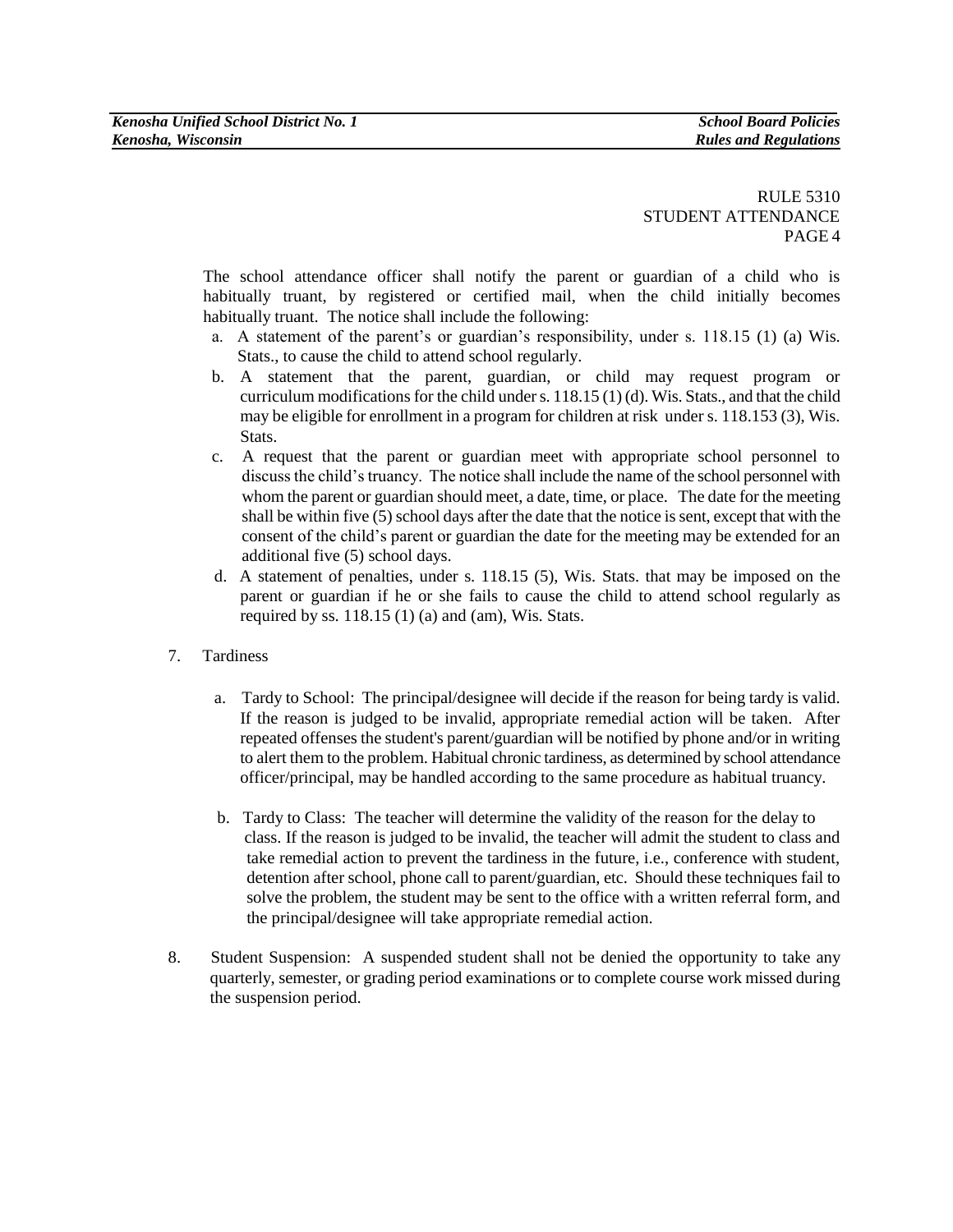For students who receive an in-school suspension, classroom work will be assigned by the student's teachers to be completed during in-school suspension. Credit will be given for work completed. Students failing to complete assigned work may have their in-school suspension time extended.

Following an out-of-school-suspension a the classroom teacher and student will have the responsibility, within the number of days equal to the length of the suspension, to develop a plan for making up any missed work**,** quizzes, examinations or equivalent work as determined by the teacher for full credit. If the agreed upon plan is not completed, the late work policy will be implemented.

- C. Make-Up Work: Students who are found to be truant will be permitted to make up school work and receive full credit. Upon returning to school following any type of absence including truancy, the classroom teacher/school designee and student will have the responsibility to make arrangements to develop a plan for making up any missed work, quizzes or examinations for full credit. A detention system may be established for a truant student"s completion of assignments and exams.
- D. Responsibilities for Attendance
	- 1. Parent/Guardian Responsibility

For all student absences from school, the student's parent/guardians are:

- a. Legally responsible to ensure their child attends school.
- b. Parents/guardians are required to notify the school office on the morning of the absence and provide a reason for the student"s absence.
- c. To encourage and support regular school attendance.
- 2. Student Responsibility
	- a. Students are required to attend all of their scheduled classes, study halls and lunch periods.
	- b. Students that are approved to leave are required to sign in and out.
	- c. Students are expected to meet with their teachers and develop a plan to complete make up work.
	- d. Students are ultimately responsible for completing missed school/home work.
- 3. Teacher Responsibility
	- a. Teachers are required to emphasize the importance and necessity of good attendance.
	- b. Teachers are required by law to take daily attendance.
	- c. Teachers may participate in Student Intervention team Meetings regarding attendance.
	- d. Teachers are expected to meet with their students and develop a plan to complete any necessary make-up work.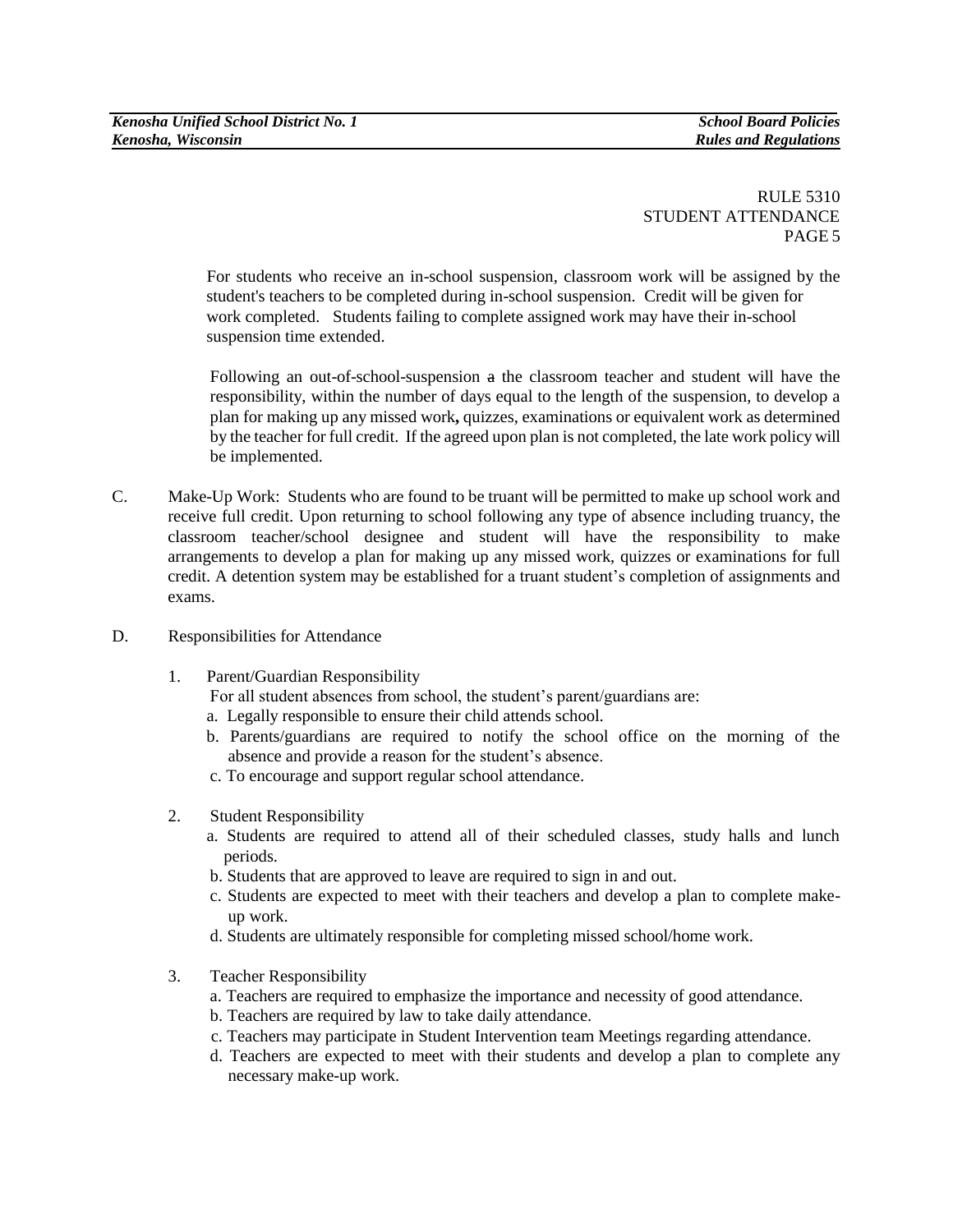- 4. Student Support Responsibility
	- a. Student Support personnel are required to emphasize the importance and necessity of good attendance.
	- b. Student Support personnel, in conjunction with other building staff (eg. Student intervention Team members, teachers, deans and administrators) are to develop appropriate attendance improvement intervention plans for students.
	- c. Student Support personnel are required to coordinate, participate and evaluate the educational, emotional and behavioral status of identified habitual truant students.
- 5. Principal/Designee Responsibility
	- a. Principals are identified as the school attendance officer.
	- b. Principals are responsible for distribution and enforcement of the compulsory school attendance law policy and procedures.
	- c. Principals shall maintain office records for all excused and unexcused absences.
	- d. The principal has the authority to approve or deny any request to permit a student to be absent and/or leave the building during school hours.
	- e. Principals are responsible for implementing and coordinating an Attendance Review Team.
	- f. Principals are authorized to update/correct attendance records as necessary throughout the school year.
- 6. District Responsibility
	- a. The District has a responsibility to emphasize the importance of regular school attendance to students, parents/guardians, employers and the community.
	- b. The District shall promote activities within the school that enhance attendance. This will be done by:
		- 1) Displaying the attendance policy, state compulsory attendance law and county ordinances.
		- 2) Recognizing students for good attendance.
		- 3) Reviewing the truancy plan and procedures during faculty in-service and student assemblies or homerooms.
	- c. The District shall promote activities that increase the community awareness of school attendance issues and policies.
	- d. The District shall promote parent/guardian-school communication in adhering to the attendance policy and procedures.
	- e. The District shall once every two years, convene to review and, if appropriate, revise the truancy plan.
- E. Return of a Truant Student to School
	- a. When a student returns to school after truancy, school personnel shall welcome the student back to school. All truants, whether occasional or habitual need attention. The degree of attention may vary, however, depending upon the age of the student and the pattern of the truancy.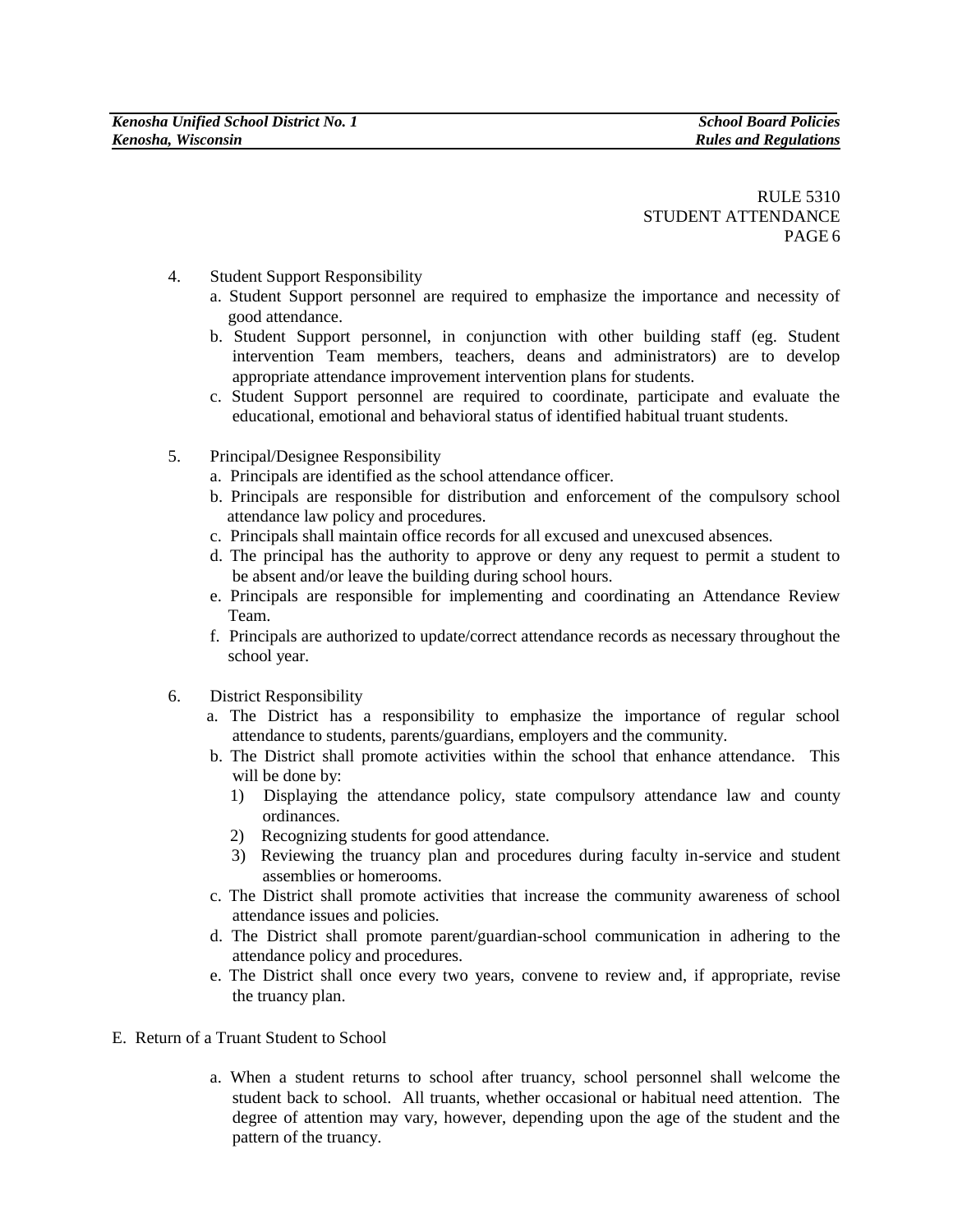- b. Evaluations and interventions for students returning to school may include:
	- Assessment of factors contributing to truancy
	- Discussion of alternative educational options and limitations
	- Community referral considerations
- c. Development of a plan for consequences to truancy
	- Counseling guided re-entry to classes/programs
	- Structured work experience programs
	- Discussion with student, parents and school officials regarding their commitment and responsibility to assist in return to regular programming
	- Follow-up on obligations of students and parents/guardians regarding attendance (commitment to joint cooperation)
	- Student Intervention Team referral
	- Counseling
	- Consideration of potential eligibility for special education or 504 evaluation
- F. Procedures toward Legal Referral

 Before any proceeding may be brought against a student for habitual truancy or against his/her parent/guardian for failure to cause the student to attend school regularly, the school attendance officer must provide evidence that appropriate school personnel have, within the school year during which the truancy occurred, done the following:

- 1. Met with the student"s parent/guardian to discuss the student"s truancy or attempted to meet with the student"s parent/guardian and received no response or were refused. School officials shall notify the parent/guardian of the student who is habitually truant by certified mail when the student initially becomes a habitual truant.
- 2. Provided to the student an opportunity for educational counseling to determine whether a change in the student"s curriculum would resolve the student"s truancy, and have considered curriculum modifications possible within the current program.
- 3. Evaluated the student to determine whether learning/emotional problems maybe a cause of the student"s truancy and if so, have taken steps to overcome the learning/emotional problems. The student need not be evaluated if tests administered to the student within the previous year indicate that the student is performing at his/her grade level.
- 4. Conducted an evaluation to determine whether social problems may be a cause of the student"s truancy and, if so, took appropriate action or made appropriate referrals to community agencies.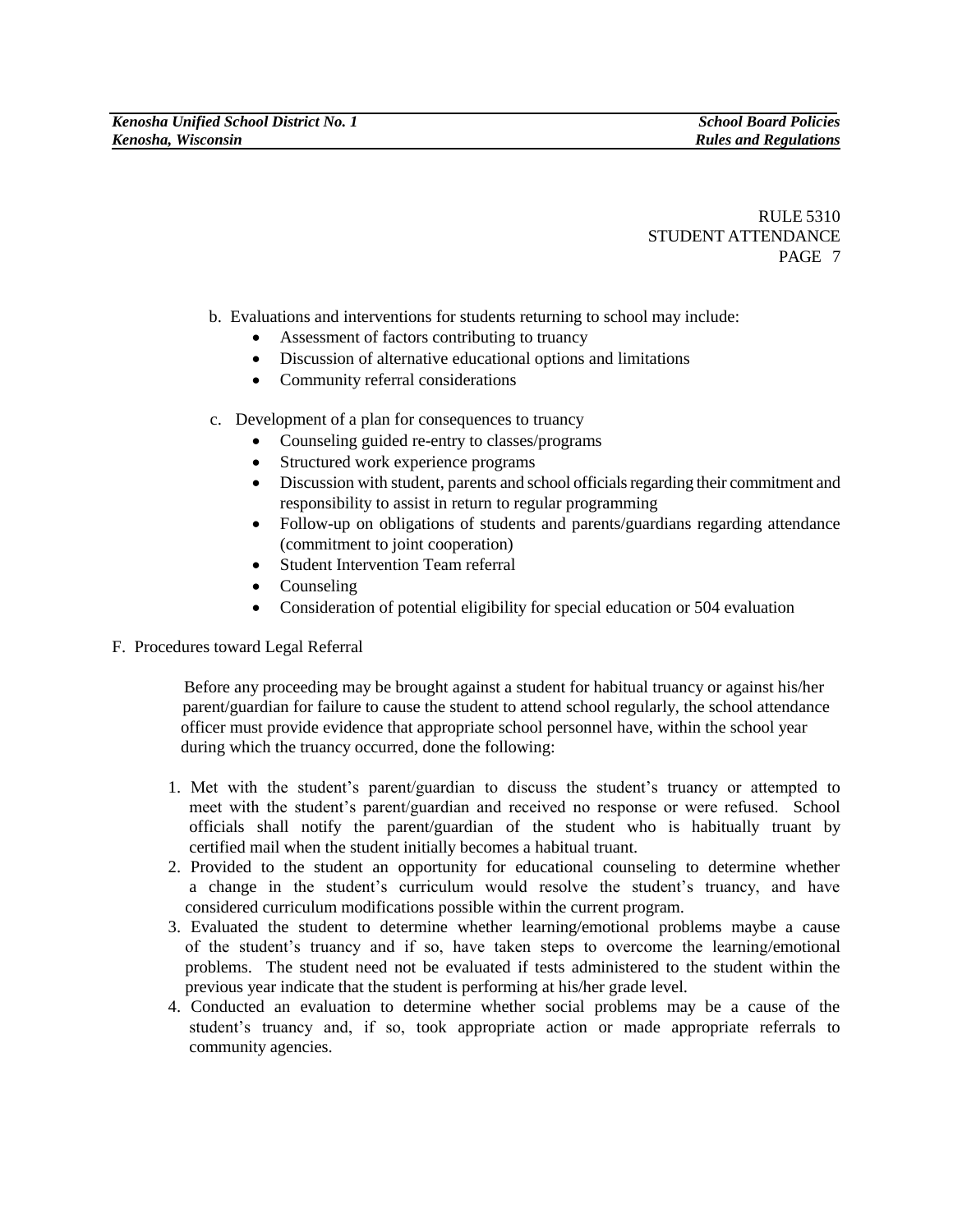## G. Program or Curriculum Modifications

- 1. Any District Student
	- a. Any student"s parent/guardian or the student with parent/guardian permission, may request program or curriculum modifications. Program or curriculum modifications may include the following
		- 1) Modifications within the student's current academic program;
		- 2) A school work training or work study program;
		- 3) Enrollment in any alternative public school or program located in the District;
		- 4) Enrollment in any nonsectarian private school or program located in the District which complies with federal nondiscrimination requirements;
		- 5) Home bound study, including nonsectarian correspondence courses or other courses of study approved by the School Board or nonsectarian tutoring provided by the school in which the child is enrolled;
		- 6) Enrollment in any public educational program outside the District.
	- b. Requests for program or curriculum modifications should be initiated at the building or department level. Decisions on such requests shall be subject to review by the Superintendent/designee upon written request of the parent/guardian.
	- c. Upon the request of a student's parent/guardian, any decision made in response to a request for program or curriculum modifications shall be reviewed by the Board. The Board shall render its determination in writing if so requested by the parent/guardian.
- H. Children At Risk 16 Years of Age or Older Students

Under s118.153 (1)(b), Wis. Stats. Student's who are 16 years of age or older and meet the statutory definition of being a child at risk under  $s118.153$  (1)(a). Wis. Stats. may take classes at the a technical college leading toward high school graduation

Under s118.153 (1) Wis. Stats., children at risk means pupils in grades 5 to 12 who are at risk of not graduating from high school because they are dropouts, or are 2 or more of the following:

- a. one of more years behind their age group in the number of high school credits attained;
- b. two or more years behind their age group in basic skill levels;
- c. habitual truants
- d. parents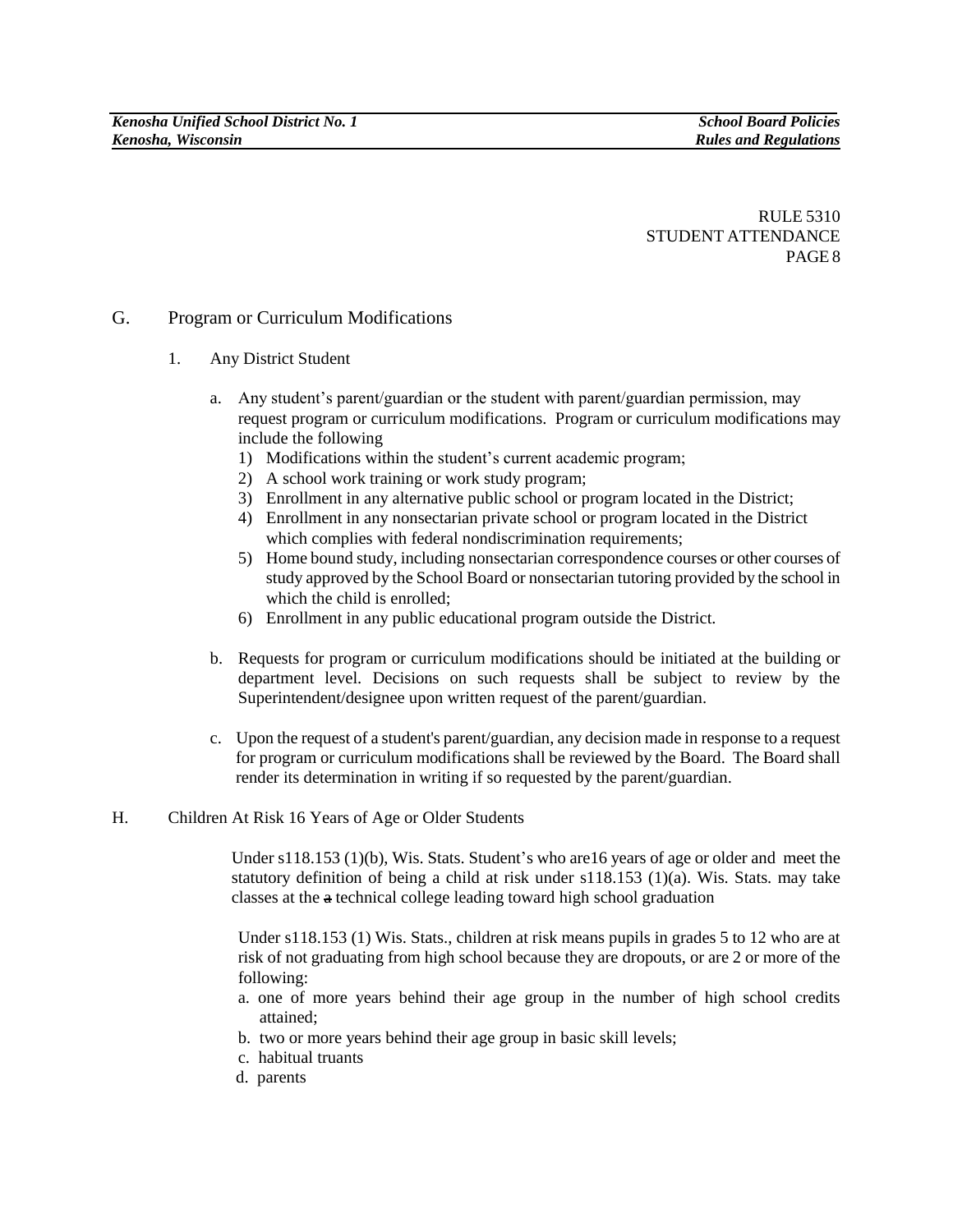- e. adjudicated delinquents;
- f.  $8<sup>th</sup>$  grade pupils whose score in each subject area on the examination administered under s.118.30 (1m)(am)1. was below the basic level,  $8<sup>th</sup>$  grade pupils who failed the examination under s.118.30 (1m)(am) 2., and  $8<sup>th</sup>$  grade pupils who failed to be promoted to the  $9<sup>th</sup>$  grade.

Under s.118.15  $(1)(c)$  Wis. Stats., a child who is 16 years of age or older and who does not meet the statutory definition of being at risk, with the written permission of his/her parent or guardian, may request to attend the technical college to take classes leading to high school graduation. The School Board is not required to grant this request.

Under s.118.15  $(1)(cm)$  1, Wis. Stats., if a child who is 17 years of age or older, and who began a program leading to a high school equivalency diploma (HSED) while in a secured correctional facility, a secured child care institution, a secure detention facility, or juvenile portion of the county jail, with the approval of his/her parent or guardian, requests to finish the program at the technical college, the School Board is required to grant this request and enter into the written agreement with the technical college.

A high school student with a disability who is at least 17 years of age cannot be denied access to an HSED program because of his or her disability. The Individual Education Program (IEP) team determines which education program is appropriate to meet the needs of the student through the development of an Individual Educational Program. The IEP team must consider program modifications and support for school personnel. In addition, the IEP team must consider special factors when developing the individual education program which include behavior, limited

English proficiency, Braille, communication needs and assistive technology. If an IEP team determines that a 17 year old student's needs are best met through a HSED program, then the school district must enter into a contract agreement for such services.

#### ORDINANCE NO. 50-04

### TO CREATE SECTION 11.032 OF THE CODE OF GENERAL ORDINANCES, ENTITLED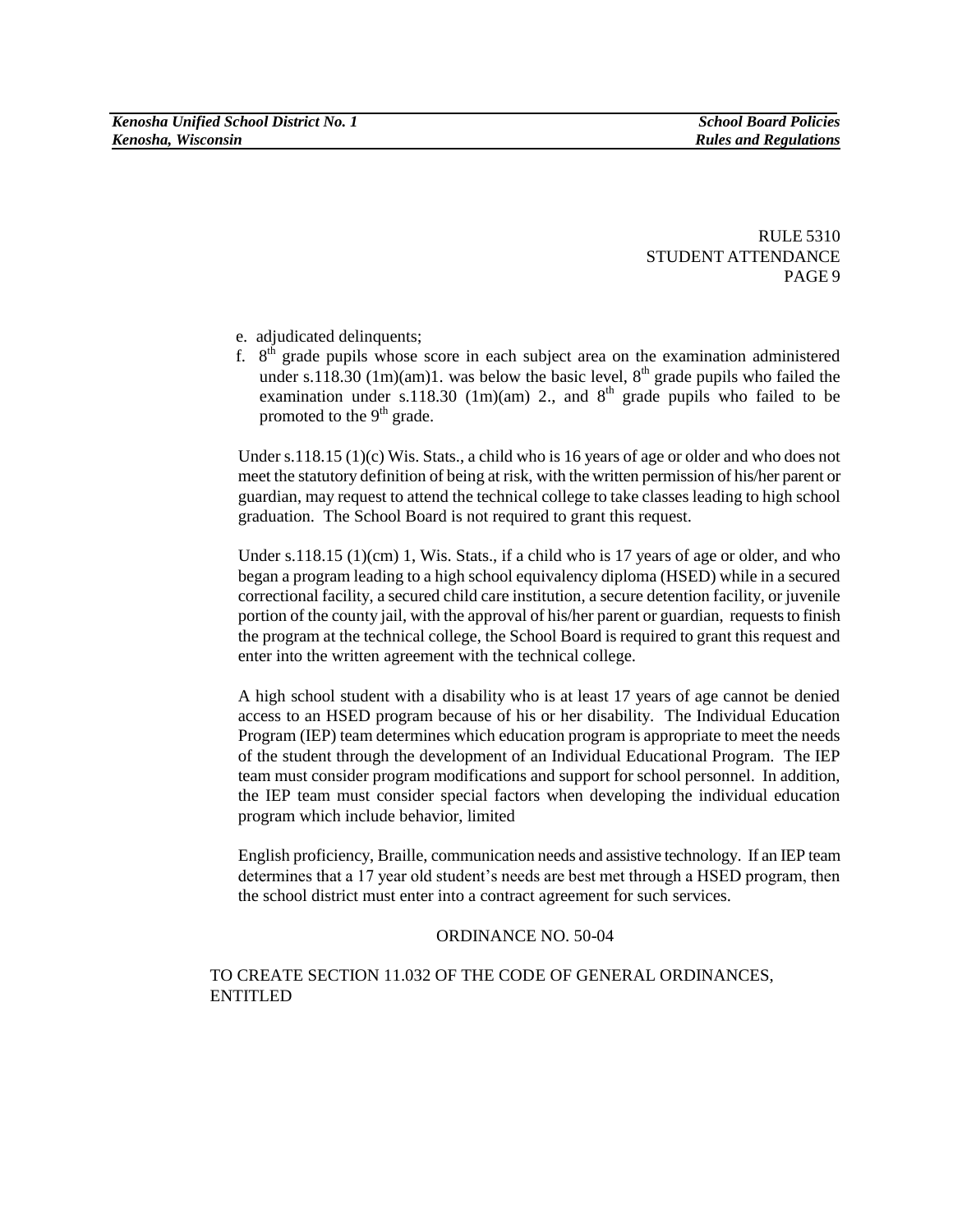## "TRUANCY"

The Common Council of the City of Kenosha, Wisconsin, do ordain as follows:

Section One: Section 11.032 of the code of General Ordinances for the City of Kenosha, Wisconsin, is hereby created as follows:

## 11.032 TRUANCY

Pursuant to Section 118.163, Wisconsin Statues, as may be amended from time to time, any person under the age of 18 years of age found to be a habitual truant as that term is defined under Section 118.15, Wisconsin Statutes, shall be subject to any of the following dispositions which are deemed to be available to the Municipal Court.

- 1. Suspension of the person"s operating privileges for not less than thirty (30) days, nor more than one (1) year. The Court shall immediately take possession of any suspended license and forward it to the Department of Transportation, together with a notice stating the reason for and the duration of the suspension.
- 2. An order for the person to participate in counseling or a supervised work program or other community service work as described in Section 938.34(5g), Wisconsin Statutes. The costs of any such counseling, supervised work program or other community service work may be assessed against the person, the parents, or the guardian of the person, or both.
- 3. An order for the person to remain at home except during hours in which the person is attending religious worship or a school program, including travel time required to get to and from the school program or place of worship. The order may permit a person to leave his or her home if the person is accompanied by a parent or guardian.
- 4. An order for the person to attend an educational program as described in Section 938.342(1g)(f), Wisconsin Statutes.
- 5. An order for the Department of Workforce Development to revoke, under Section 103.72, Wisconsin Statutes, a permit issued under Section 103.70, Wisconsin Statutes, authorizing the employment of the person.
- 6. An order for the person to be placed in a teen court program as described in Section 938.342 (1g)(f), Wisconsin Statutes.
- 7. An order for the person to attend school.
- 8. A forfeiture of not more than Five Hundred (\$500.00) Dollars, plus costs, subject to Section 938.37, Wisconsin Statutes. All or part of the forfeiture, plus costs, may be assessed against the person, the parents or guardians of the person, or both.